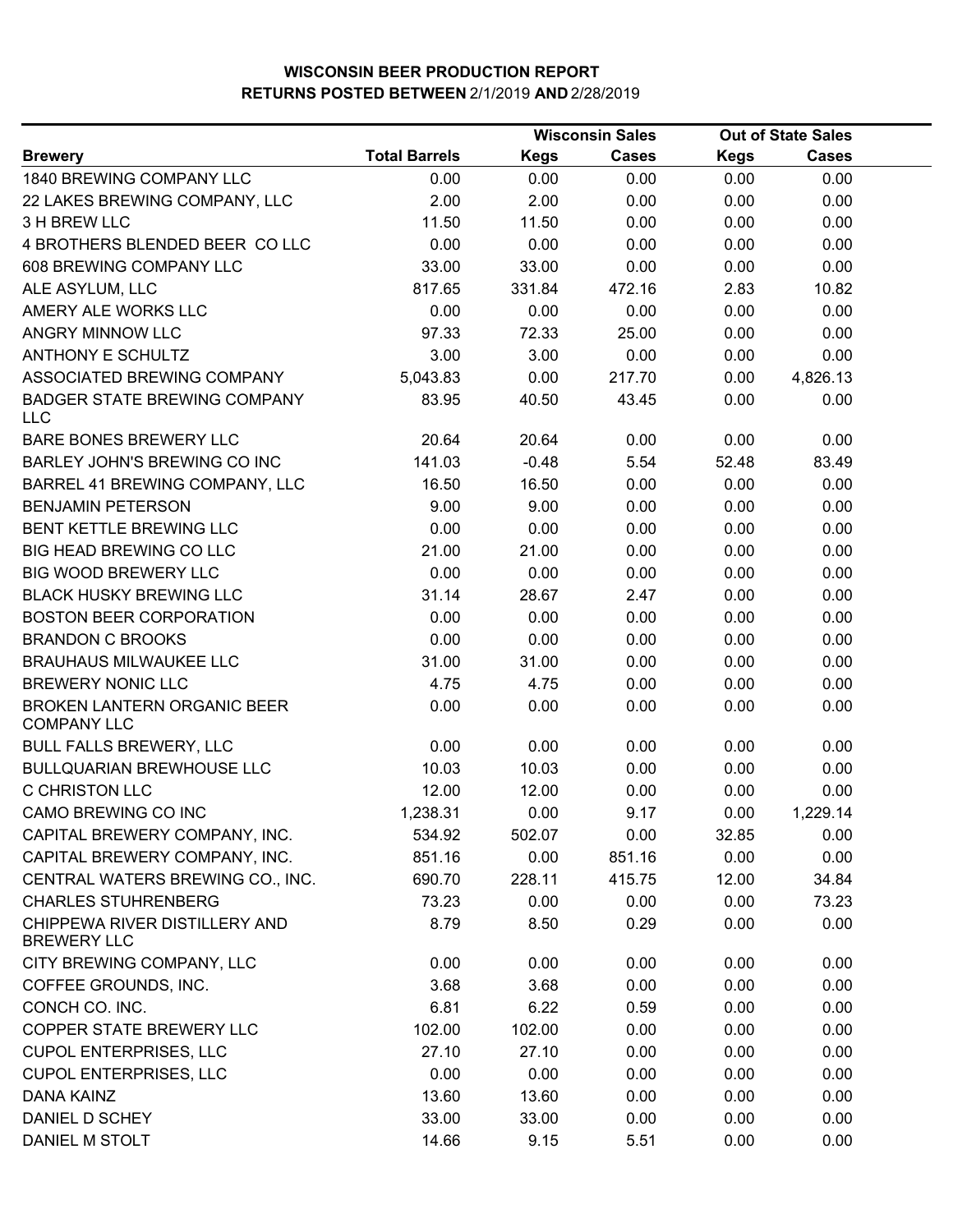|                                                            |                      |             | <b>Wisconsin Sales</b> |             | <b>Out of State Sales</b> |  |  |
|------------------------------------------------------------|----------------------|-------------|------------------------|-------------|---------------------------|--|--|
| <b>Brewery</b>                                             | <b>Total Barrels</b> | <b>Kegs</b> | Cases                  | <b>Kegs</b> | <b>Cases</b>              |  |  |
| DAS VENTURES INC.                                          | 40.50                | 40.50       | 0.00                   | 0.00        | 0.00                      |  |  |
| DAVID A ANDERSON                                           | 1.00                 | 1.00        | 0.00                   | 0.00        | 0.00                      |  |  |
| <b>DAVID A KNUTH</b>                                       | 34.59                | 34.59       | 0.00                   | 0.00        | 0.00                      |  |  |
| <b>DEAD BIRD BREWING COMPANY</b>                           | 0.00                 | 0.00        | 0.00                   | 0.00        | 0.00                      |  |  |
| <b>DEAD BIRD BREWING COMPANY</b>                           | 0.00                 | 0.00        | 0.00                   | 0.00        | 0.00                      |  |  |
| <b>DELAFIELD BREWHAUS LLC</b>                              | 37.40                | 37.40       | 0.00                   | 0.00        | 0.00                      |  |  |
| <b>DELTA BEER LLC</b>                                      | 0.00                 | 0.00        | 0.00                   | 0.00        | 0.00                      |  |  |
| <b>DENNIS E ERB</b>                                        | 3.00                 | 3.00        | 0.00                   | 0.00        | 0.00                      |  |  |
| DIAGEO AMERICAS SUPPLY INC                                 | 40,861.28            | 0.00        | 0.00                   | 0.00        | 40,861.28                 |  |  |
| DJ FEDDERLY MANAGEMENT<br><b>CONSULTANT LLC</b>            | 0.00                 | 0.00        | 0.00                   | 0.00        | 0.00                      |  |  |
| DOOR COUNTY BREWING CO LLC                                 | 102.00               | 102.00      | 0.00                   | 0.00        | 0.00                      |  |  |
| DRIFTLESS BREWING COMPANY LLC                              | 6.84                 | 6.84        | 0.00                   | 0.00        | 0.00                      |  |  |
| DUBS BREW, LLC                                             | 9.75                 | 9.75        | 0.00                   | 0.00        | 0.00                      |  |  |
| <b>DUBUQUE BREWING &amp; MALTING</b><br><b>COMPANY LLC</b> | 0.00                 | 0.00        | 0.00                   | 0.00        | 0.00                      |  |  |
| EAGLE TRACE BREWING COMPANY<br><b>LLC</b>                  | 75.04                | 50.04       | 25.00                  | 0.00        | 0.00                      |  |  |
| EAGLE TRACE BREWING COMPANY<br><b>LLC</b>                  | 0.00                 | 0.00        | 0.00                   | 0.00        | 0.00                      |  |  |
| <b>EAST TROY BREWERY CO</b>                                | 49.50                | 49.50       | 0.00                   | 0.00        | 0.00                      |  |  |
| <b>EGR LLC</b>                                             | 6.25                 | 6.25        | 0.00                   | 0.00        | 0.00                      |  |  |
| ENLIGHTENED BREWING COMPANY<br>LLC.                        | 18.83                | 18.83       | 0.00                   | 0.00        | 0.00                      |  |  |
| <b>ESSER DISTRIBUTING CO INC</b>                           | 0.00                 | 0.00        | 0.00                   | 0.00        | 0.00                      |  |  |
| <b>EVANS BREWING COMPANY INC</b>                           | 0.00                 | 0.00        | 0.00                   | 0.00        | 0.00                      |  |  |
| <b>FERMENTORIUM BEVERAGE</b><br><b>COMPANY LLC</b>         | 92.52                | 49.97       | 42.55                  | 0.00        | 0.00                      |  |  |
| FFATS BREWING COMPANY, LLC                                 | 6.00                 | 0.00        | 6.00                   | 0.00        | 0.00                      |  |  |
| FIFTH WARD BREWING COMPANY LLC                             | 40.52                | 40.52       | 0.00                   | 0.00        | 0.00                      |  |  |
| FIVE STAR BREWING CO INC.                                  | 477.28               | 0.00        | 8.13                   | 0.00        | 469.15                    |  |  |
| FLIX ENTERTAINMENT LLC                                     | 28.00                | 28.00       | 0.00                   | 0.00        | 0.00                      |  |  |
| FOX RIVER BREWING COMPANY II, LLC                          | 119.62               | 119.62      | 0.00                   | 0.00        | 0.00                      |  |  |
| FOX RIVER BREWING COMPANY, LLC                             | 105.75               | 105.75      | 0.00                   | 0.00        | 0.00                      |  |  |
| <b>FRESAR INC</b>                                          | 0.00                 | 0.00        | 0.00                   | 0.00        | 0.00                      |  |  |
| <b>FULTON LLC</b>                                          | 28.44                | 11.50       | 16.94                  | 0.00        | 0.00                      |  |  |
| <b>GATHERING PLACE BREWING</b><br><b>COMPANY LLC</b>       | 11.88                | 11.88       | 0.00                   | 0.00        | 0.00                      |  |  |
| GD3, LLC                                                   | 212.50               | 212.50      | 0.00                   | 0.00        | 0.00                      |  |  |
| GD4, LLC                                                   | 17.50                | 17.50       | 0.00                   | 0.00        | 0.00                      |  |  |
| <b>GEORGE BREGAR</b>                                       | 32.83                | 32.83       | 0.00                   | 0.00        | 0.00                      |  |  |
| <b>GIANT JONES BREWING LLC</b>                             | 25.75                | 25.75       | 0.00                   | 0.00        | 0.00                      |  |  |
| GJS SALES, INC.                                            | 32.67                | 0.00        | 32.67                  | 0.00        | 0.00                      |  |  |
| <b>GOOD CITY BREWING LLC</b>                               | 214.03               | 97.51       | 116.52                 | 0.00        | 0.00                      |  |  |
| <b>GOOD CITY BREWING LLC</b>                               | 0.00                 | 0.00        | 0.00                   | 0.00        | 0.00                      |  |  |
| <b>GRANT PAULY</b>                                         | 451.62               | 178.97      | 215.87                 | 37.77       | 19.01                     |  |  |
| <b>GRAY BREWING CO.</b>                                    | 64.95                | 35.50       | 19.18                  | 1.17        | 9.10                      |  |  |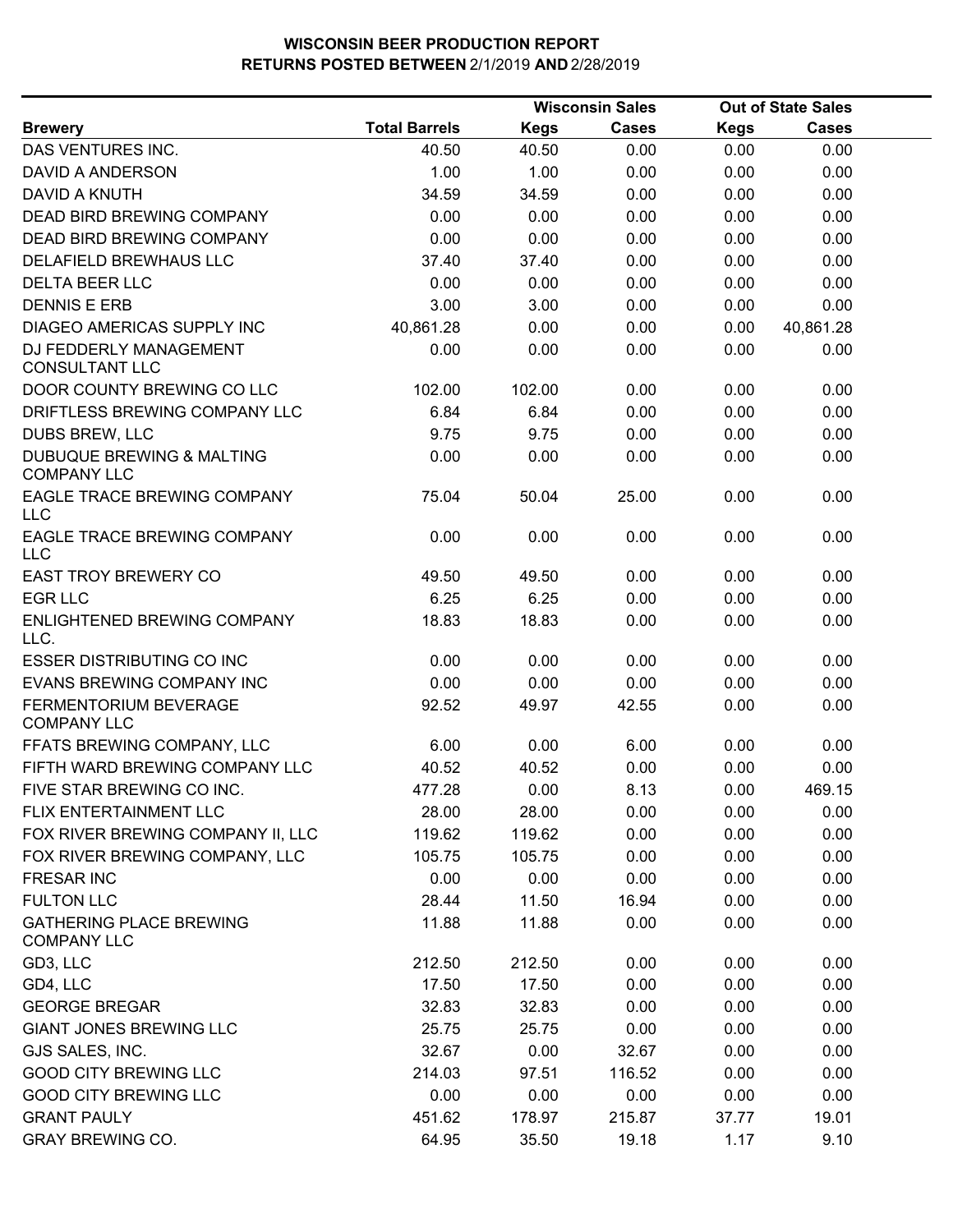|                                             |                      |             | <b>Wisconsin Sales</b> |             | <b>Out of State Sales</b> |  |
|---------------------------------------------|----------------------|-------------|------------------------|-------------|---------------------------|--|
| <b>Brewery</b>                              | <b>Total Barrels</b> | <b>Kegs</b> | <b>Cases</b>           | <b>Kegs</b> | <b>Cases</b>              |  |
| <b>GREEN BAY BREWING COMPANY</b>            | 449.92               | 158.29      | 289.02                 | 0.00        | 2.61                      |  |
| <b>GREGORY YORK</b>                         | 17.50                | 17.50       | 0.00                   | 0.00        | 0.00                      |  |
| GULL DAM BREWING, INC.                      | 0.00                 | 0.00        | 0.00                   | 0.00        | 0.00                      |  |
| <b>GUY R LILJA</b>                          | 0.00                 | 0.00        | 0.00                   | 0.00        | 0.00                      |  |
| HACIENDA BREWING CO., LLC                   | 34.00                | 34.00       | 0.00                   | 0.00        | 0.00                      |  |
| HILLSBORO BREWING COMPANY LLC               | 63.73                | 28.17       | 35.56                  | 0.00        | 0.00                      |  |
| HOOPS OF DANE COUNTY, INC.                  | 0.00                 | 0.00        | 0.00                   | 0.00        | 0.00                      |  |
| HOOPS OF DANE COUNTY, INC.                  | 1.00                 | 1.00        | 0.00                   | 0.00        | 0.00                      |  |
| HOOPS OF DANE COUNTY, INC.                  | 0.00                 | 0.00        | 0.00                   | 0.00        | 0.00                      |  |
| HOP & BARREL BREWING COMPANY,<br><b>LLC</b> | 74.71                | 50.50       | 24.21                  | 0.00        | 0.00                      |  |
| HOP HAUS BREWING COMPANY LLC                | 12.00                | 12.00       | 0.00                   | 0.00        | 0.00                      |  |
| HOP HAUS BREWING COMPANY LLC                | 55.00                | 55.00       | 0.00                   | 0.00        | 0.00                      |  |
| HORNELL BREWING CO INC                      | 5,584.67             | 0.00        | 0.00                   | 0.00        | 5,584.67                  |  |
| <b>INVENTORS BREWPUB LLC</b>                | 8.65                 | 8.65        | 0.00                   | 0.00        | 0.00                      |  |
| <b>ISAAC SHOWAKI</b>                        | 1,002.89             | 165.46      | 837.43                 | 0.00        | 0.00                      |  |
| <b>JEAN M LANE</b>                          | 10.00                | 10.00       | 0.00                   | 0.00        | 0.00                      |  |
| <b>JEREMY BEACH</b>                         | 0.00                 | 0.00        | 0.00                   | 0.00        | 0.00                      |  |
| <b>JOHN JAGEMANN</b>                        | 8.00                 | 0.00        | 8.00                   | 0.00        | 0.00                      |  |
| <b>JONATHAN CHRISTIANSEN</b>                | 11.00                | 9.00        | 2.00                   | 0.00        | 0.00                      |  |
| KARBEN4 BREWING LLC                         | 805.67               | 192.80      | 611.13                 | 0.00        | 1.74                      |  |
| KATCHEVER & CO LLC                          | 171.47               | 79.67       | 91.80                  | 0.00        | 0.00                      |  |
| KELLERMEISTER BEVERAGES, LLC                | 13.36                | 13.36       | 0.00                   | 0.00        | 0.00                      |  |
| KOWALSKE BREWING LLC                        | 7.00                 | 7.00        | 0.00                   | 0.00        | 0.00                      |  |
| KRIER FOODS, INC.                           | 0.00                 | 0.00        | 0.00                   | 0.00        | 0.00                      |  |
| <b>KUL BREWING LLC</b>                      | 488.69               | 0.00        | 488.69                 | 0.00        | 0.00                      |  |
| LA CROSSE DISTILLING COMPANY,<br><b>LLC</b> | 0.00                 | 0.00        | 0.00                   | 0.00        | 0.00                      |  |
| <b>LACROSSE BREWING LLC</b>                 | 559.08               | 6.00        | 99.52                  | 0.00        | 453.56                    |  |
| LAKEFRONT BREWERY, INC.                     | 0.00                 | 0.00        | 0.00                   | 0.00        | 0.00                      |  |
| LAKEFRONT BREWERY, INC.                     | 3,588.31             | 1,330.31    | 1,757.83               | 45.01       | 455.16                    |  |
| LAKEWALK BREWERY AND CAFE<br><b>COMPANY</b> | 33.00                | 33.00       | 0.00                   | 0.00        | 0.00                      |  |
| LAZY MONK BREWING LLC                       | 37.30                | 22.83       | 14.47                  | 0.00        | 0.00                      |  |
| <b>LEE BURGESS</b>                          | 0.00                 | 0.00        | 0.00                   | 0.00        | 0.00                      |  |
| LEFFEL ROOTS, LLC                           | 0.00                 | 0.00        | 0.00                   | 0.00        | 0.00                      |  |
| <b>LEVI FUNK</b>                            | 47.42                | 25.48       | 21.94                  | 0.00        | 0.00                      |  |
| LHM BREW PUB, LLC                           | 10.27                | 10.27       | 0.00                   | 0.00        | 0.00                      |  |
| LOST ISLAND WINE LLC                        | 2.90                 | 2.90        | 0.00                   | 0.00        | 0.00                      |  |
| LUCKYS 1313 BREW PUB INVESTOR<br><b>LLC</b> | 0.00                 | 0.00        | 0.00                   | 0.00        | 0.00                      |  |
| LUCKYS 1313 BREW PUB INVESTOR<br><b>LLC</b> | 0.00                 | 0.00        | 0.00                   | 0.00        | 0.00                      |  |
| LUCKYS 1313 BREW PUB INVESTOR<br><b>LLC</b> | 0.00                 | 0.00        | 0.00                   | 0.00        | 0.00                      |  |
| MAG ENTERTAINMENT LLC                       | 0.00                 | 0.00        | 0.00                   | 0.00        | 0.00                      |  |
| MARK ANTHONY BREWING INC                    | 94,176.62            | 0.00        | 22,668.58              | 0.00        | 71,508.04                 |  |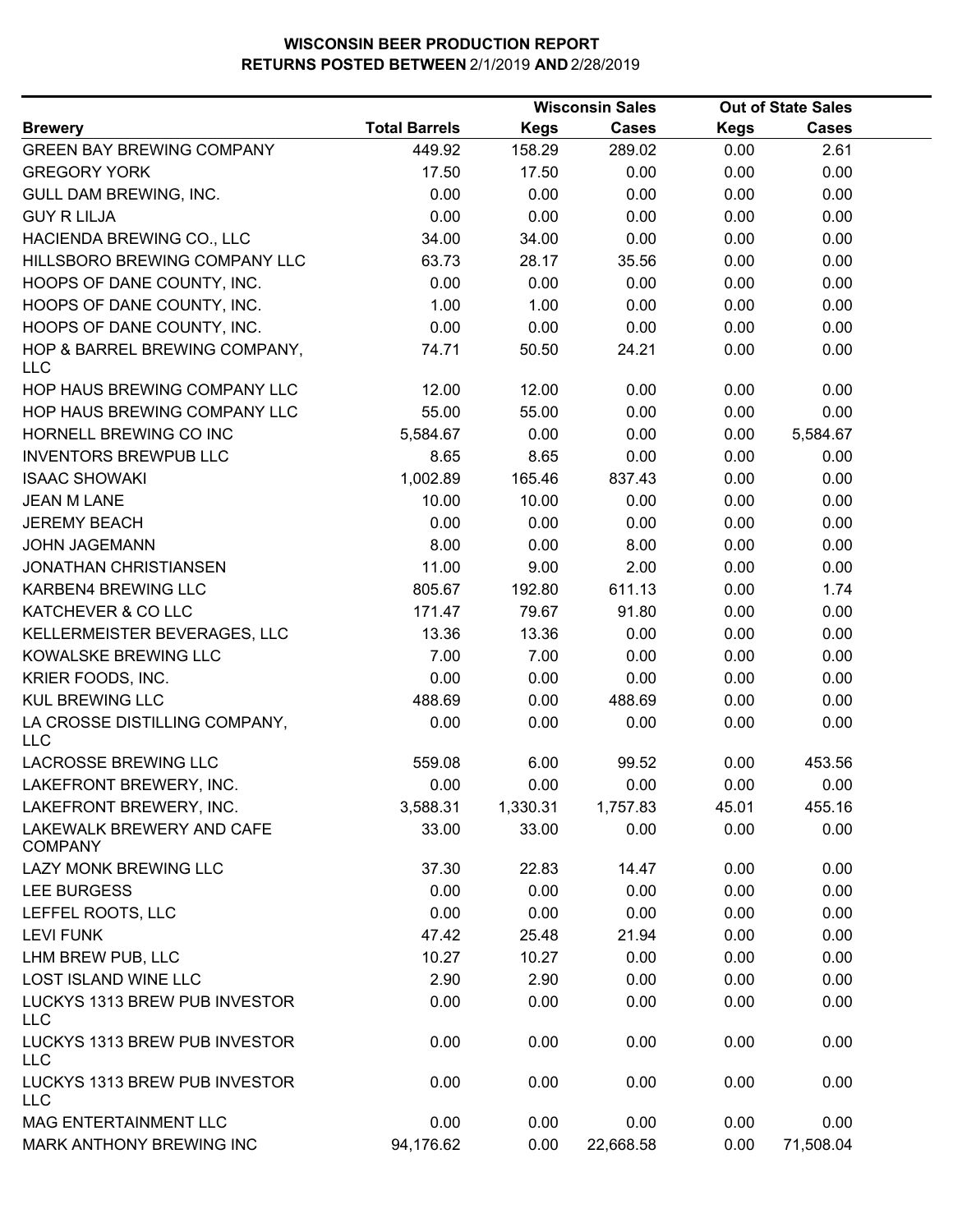|                                            |                      | <b>Wisconsin Sales</b> |              | <b>Out of State Sales</b> |              |  |
|--------------------------------------------|----------------------|------------------------|--------------|---------------------------|--------------|--|
| <b>Brewery</b>                             | <b>Total Barrels</b> | <b>Kegs</b>            | <b>Cases</b> | <b>Kegs</b>               | <b>Cases</b> |  |
| MATTHEW J GEARY                            | 16.98                | 9.15                   | 7.83         | 0.00                      | 0.00         |  |
| MATTHEW R SCHMIDT                          | 103.50               | 103.50                 | 0.00         | 0.00                      | 0.00         |  |
| MCFLESHMAN'S BREWING CO., LLC.             | 6.00                 | 6.00                   | 0.00         | 0.00                      | 0.00         |  |
| MCKENZIE RIVER BREWING<br>COMPANY, LLC     | 0.00                 | 0.00                   | 0.00         | 0.00                      | 0.00         |  |
| MELMS BREWING COMPANY INC                  | 0.00                 | 0.00                   | 0.00         | 0.00                      | 0.00         |  |
| MICHAEL CHRISTENSON                        | 0.00                 | 0.00                   | 0.00         | 0.00                      | 0.00         |  |
| MICHAEL W ZUPKE                            | 0.00                 | 0.00                   | 0.00         | 0.00                      | 0.00         |  |
| MILLERCOORS LLC                            | 299.03               | 0.00                   | 299.03       | 0.00                      | 0.00         |  |
| MILLERCOORS LLC                            | 6,955.11             | 541.82                 | 5,918.93     | 10.01                     | 484.35       |  |
| MILLERCOORS LLC                            | 437,469.70           | 14,093.02              | 106,200.84   | 44,874.16                 | 272,301.68   |  |
| MILLERCOORS LLC                            | $-3,559.65$          | $-1,284.67$            | $-2,522.91$  | 0.00                      | 247.93       |  |
| MILLERCOORS USA LLC                        | 0.00                 | 0.00                   | 0.00         | 0.00                      | 0.00         |  |
| MILWAUKEE BREWING COMPANY                  | 50.00                | 50.00                  | 0.00         | 0.00                      | 0.00         |  |
| MILWAUKEE BREWING COMPANY                  | 673.59               | 267.25                 | 392.79       | 0.00                      | 13.55        |  |
| MINOCQUA BREWING CO INC                    | 57.00                | 57.00                  | 0.00         | 0.00                      | 0.00         |  |
| <b>MISSION BREWERY INC</b>                 | 0.00                 | 0.00                   | 0.00         | 0.00                      | 0.00         |  |
| MOBCRAFT BEER INC                          | 194.12               | 91.61                  | 74.43        | 10.00                     | 18.08        |  |
| MODICUM BREWING LLC                        | 28.32                | 24.00                  | 4.32         | 0.00                      | 0.00         |  |
| MOOSEJAW PIZZA & BREWING CO LLC            | 16.30                | 7.15                   | 9.15         | 0.00                      | 0.00         |  |
| MOUNTAIN CREST SRL LLC                     | 4,431.13             | 6.75                   | 432.61       | 0.00                      | 3,991.77     |  |
| <b>NATHAN R WARNKE</b>                     | 31.55                | 31.55                  | 0.00         | 0.00                      | 0.00         |  |
| <b>NEW BARONS BREWING</b><br>COOPERATIVE   | 2.00                 | 2.00                   | 0.00         | 0.00                      | 0.00         |  |
| NEW GLARUS BREWING COMPANY                 | 13,588.12            | 3,755.50               | 9,832.62     | 0.00                      | 0.00         |  |
| NEW GLARUS BREWING COMPANY                 | 368.34               | 74.50                  | 293.84       | 0.00                      | 0.00         |  |
| NEW MERIDIAN BEER, LLC                     | 48.25                | 48.25                  | 0.00         | 0.00                      | 0.00         |  |
| NEXT DOOR BREWING LLC                      | 0.00                 | 0.00                   | 0.00         | 0.00                      | 0.00         |  |
| NEXT DOOR BREWING LLC                      | 13.08                | 13.08                  | 0.00         | 0.00                      | 0.00         |  |
| NICHOLAS CALAWAY                           | 70.95                | 70.95                  | 0.00         | 0.00                      | 0.00         |  |
| NOBLE ROOTS BREWING COMPANY,<br><b>LLC</b> | 23.68                | 23.68                  | 0.00         | 0.00                      | 0.00         |  |
| NORTHWOODS BREWING CORP LLC                | 82.00                | 82.00                  | 0.00         | 0.00                      | 0.00         |  |
| OFF-KILTER BREWING INC                     | 0.00                 | 0.00                   | 0.00         | 0.00                      | 0.00         |  |
| OLD ABE BREWING LLC                        | 0.00                 | 0.00                   | 0.00         | 0.00                      | 0.00         |  |
| <b>OLIPHANT BREWING LLC</b>                | 29.08                | 19.36                  | 0.00         | 9.72                      | 0.00         |  |
| O'SO BREWING COMPANY                       | 322.29               | $-36.30$               | 245.29       | 113.30                    | 0.00         |  |
| PABST BREWING COMPANY LLC                  | 0.00                 | 0.00                   | 0.00         | 0.00                      | 0.00         |  |
| PABST BREWING COMPANY LLC                  | 0.00                 | 0.00                   | 0.00         | 0.00                      | 0.00         |  |
| PABST BREWING COMPANY LLC                  | 0.00                 | 0.00                   | 0.00         | 0.00                      | 0.00         |  |
| PARCHED EAGLE BREWPUB LLC                  | 7.26                 | 7.26                   | 0.00         | 0.00                      | 0.00         |  |
| PATRICK MC INTOSH                          | 0.00                 | 0.00                   | 0.00         | 0.00                      | 0.00         |  |
| PETER H GENTRY                             | 176.10               | 96.80                  | 79.30        | 0.00                      | 0.00         |  |
| PETER H GENTRY                             | 7.50                 | 7.50                   | 0.00         | 0.00                      | 0.00         |  |
| PETER PETERSON                             | 0.00                 | 0.00                   | 0.00         | 0.00                      | 0.00         |  |
| PHUSION PROJECTS LLC                       | 34,146.71            | 0.00                   | 363.48       | 0.00                      | 33,783.23    |  |
| PIGEON RIVER BREWING LLC                   | 16.23                | 4.33                   | 11.90        | 0.00                      | 0.00         |  |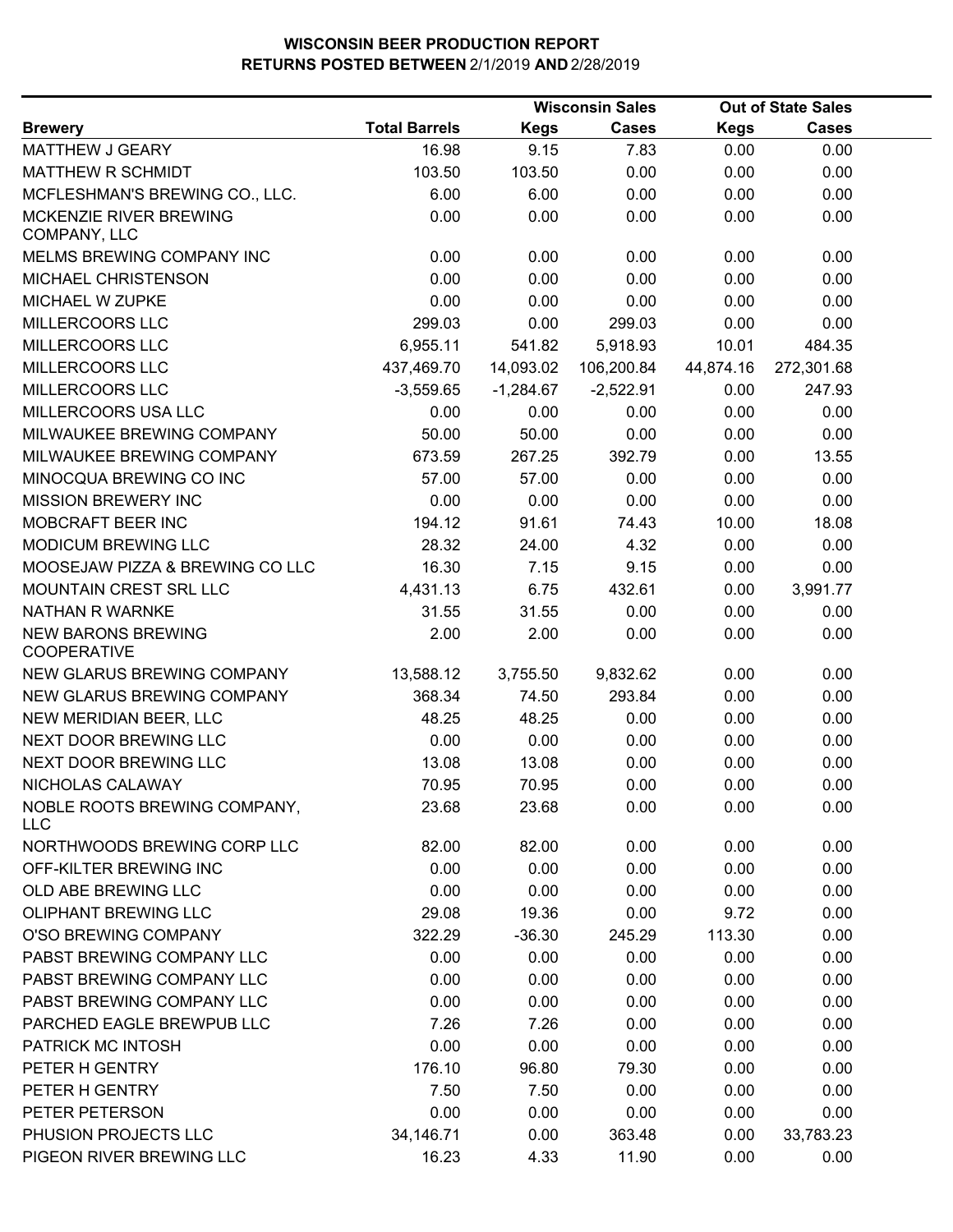|                                                 |                      |             | <b>Wisconsin Sales</b> |             | <b>Out of State Sales</b> |  |
|-------------------------------------------------|----------------------|-------------|------------------------|-------------|---------------------------|--|
| <b>Brewery</b>                                  | <b>Total Barrels</b> | <b>Kegs</b> | <b>Cases</b>           | <b>Kegs</b> | <b>Cases</b>              |  |
| PITCHFORK BREWING LLC                           | 15.50                | 15.50       | 0.00                   | 0.00        | 0.00                      |  |
| PLYMOUTH BREWING COMPANY LLC                    | 17.82                | 17.82       | 0.00                   | 0.00        | 0.00                      |  |
| PORT HURON BREWING COMPANY,<br><b>LLC</b>       | 90.42                | 62.48       | 27.94                  | 0.00        | 0.00                      |  |
| R' NOGGIN BREWING LLC                           | 9.50                 | 9.50        | 0.00                   | 0.00        | 0.00                      |  |
| RACINE BREWING COMPANY                          | 7.50                 | 7.50        | 0.00                   | 0.00        | 0.00                      |  |
| RAIL HOUSE PROPERTIES LLC                       | 22.00                | 22.00       | 0.00                   | 0.00        | 0.00                      |  |
| RAISED GRAIN BREWING COMPANY<br>LLC             | 0.00                 | 0.00        | 0.00                   | 0.00        | 0.00                      |  |
| RAISED GRAIN BREWING COMPANY<br><b>LLC</b>      | 201.56               | 99.83       | 101.73                 | 0.00        | 0.00                      |  |
| RANDOLPH OSKEY                                  | 14.58                | 14.58       | 0.00                   | 0.00        | 0.00                      |  |
| RANDYS FUNHUNTERS BREWERY INC                   | 12.00                | 12.00       | 0.00                   | 0.00        | 0.00                      |  |
| REBELLION BREWING HOLDING<br><b>COMPANY INC</b> | 2.75                 | 2.75        | 0.00                   | 0.00        | 0.00                      |  |
| RED EYE BREWING COMPANY LLC                     | 41.50                | 41.50       | 0.00                   | 0.00        | 0.00                      |  |
| REGAL BRAU BREWING COMPANY LLC                  | 1,078.05             | 0.00        | 1.84                   | 0.00        | 1,076.21                  |  |
| REVOLVER BREWING LLC                            | 0.00                 | 0.00        | 0.00                   | 0.00        | 0.00                      |  |
| RHINELANDER BREWING CO LLC                      | 21.17                | 6.71        | 14.46                  | 0.00        | 0.00                      |  |
| RHINELANDER BREWING CO LLC                      | 4,880.76             | 3.00        | 174.29                 | 0.00        | 4,703.47                  |  |
| RICHARD JOSEPH                                  | 0.00                 | 0.00        | 0.00                   | 0.00        | 0.00                      |  |
| RICHARD JOSEPH                                  | 0.00                 | 0.00        | 0.00                   | 0.00        | 0.00                      |  |
| RICHARD JOSEPH                                  | 20.22                | 20.22       | 0.00                   | 0.00        | 0.00                      |  |
| <b>RICHARD R TUESCHER</b>                       | 0.00                 | 0.00        | 0.00                   | 0.00        | 0.00                      |  |
| <b>RIGHT BAUER LLC</b>                          | 5.16                 | 5.16        | 0.00                   | 0.00        | 0.00                      |  |
| ROBERT A LARSON                                 | 210.52               | 84.67       | 90.27                  | 18.66       | 16.92                     |  |
| ROCKY REEF BREWING COMPANY                      | 17.81                | 17.81       | 0.00                   | 0.00        | 0.00                      |  |
| <b>ROGER MILLER</b>                             | 9.00                 | 9.00        | 0.00                   | 0.00        | 0.00                      |  |
| ROUND MAN BREWING CO., LLC                      | 3.50                 | 3.50        | 0.00                   | 0.00        | 0.00                      |  |
| ROWLAND'S CALUMET BREWING CO.,<br>INC.          | 0.00                 | 0.00        | 0.00                   | 0.00        | 0.00                      |  |
| ROWLAND'S CALUMET BREWING CO.,<br>INC.          | 16.00                | 16.00       | 0.00                   | 0.00        | 0.00                      |  |
| RUSH RIVER BREWING LLC                          | 194.59               | 41.16       | 42.21                  | 63.17       | 48.05                     |  |
| SAND CREEK BREWING CO LLC                       | 685.70               | 222.56      | 273.90                 | 28.00       | 161.24                    |  |
| SAWMILL BREWING CO INC                          | 32.05                | 32.05       | 0.00                   | 0.00        | 0.00                      |  |
| SAWMILL LOGGER ENTERPRISES LLC                  | 0.00                 | 0.00        | 0.00                   | 0.00        | 0.00                      |  |
| SHB HOLDINGS LLC                                | 10.00                | 10.00       | 0.00                   | 0.00        | 0.00                      |  |
| SLEEMAN BREWING COMPANY USA<br><b>INC</b>       | 3,578.19             | 4.36        | 71.84                  | $-4.36$     | 3,506.35                  |  |
| <b>SLOCUM LLC</b>                               | 43.60                | 43.60       | 0.00                   | 0.00        | 0.00                      |  |
| SOME NERVE BREWING COMPANY<br><b>LLC</b>        | 4.85                 | 4.85        | 0.00                   | 0.00        | 0.00                      |  |
| SONNY'S PIZZERIA LLC                            | 4.00                 | 4.00        | 0.00                   | 0.00        | 0.00                      |  |
| SOUTH SHORE BREWERY, INC.                       | 120.69               | 55.16       | 55.02                  | 5.00        | 5.51                      |  |
| SOUTH SHORE BREWERY, INC.                       | 35.05                | 35.05       | 0.00                   | 0.00        | 0.00                      |  |
| <b>SPB LLC</b>                                  | 3,201.04             | 508.69      | 1,130.03               | 271.81      | 1,290.51                  |  |
| SPRECHER BREWING COMPANY, INC.                  | 387.36               | 51.12       | 284.48                 | 22.21       | 29.55                     |  |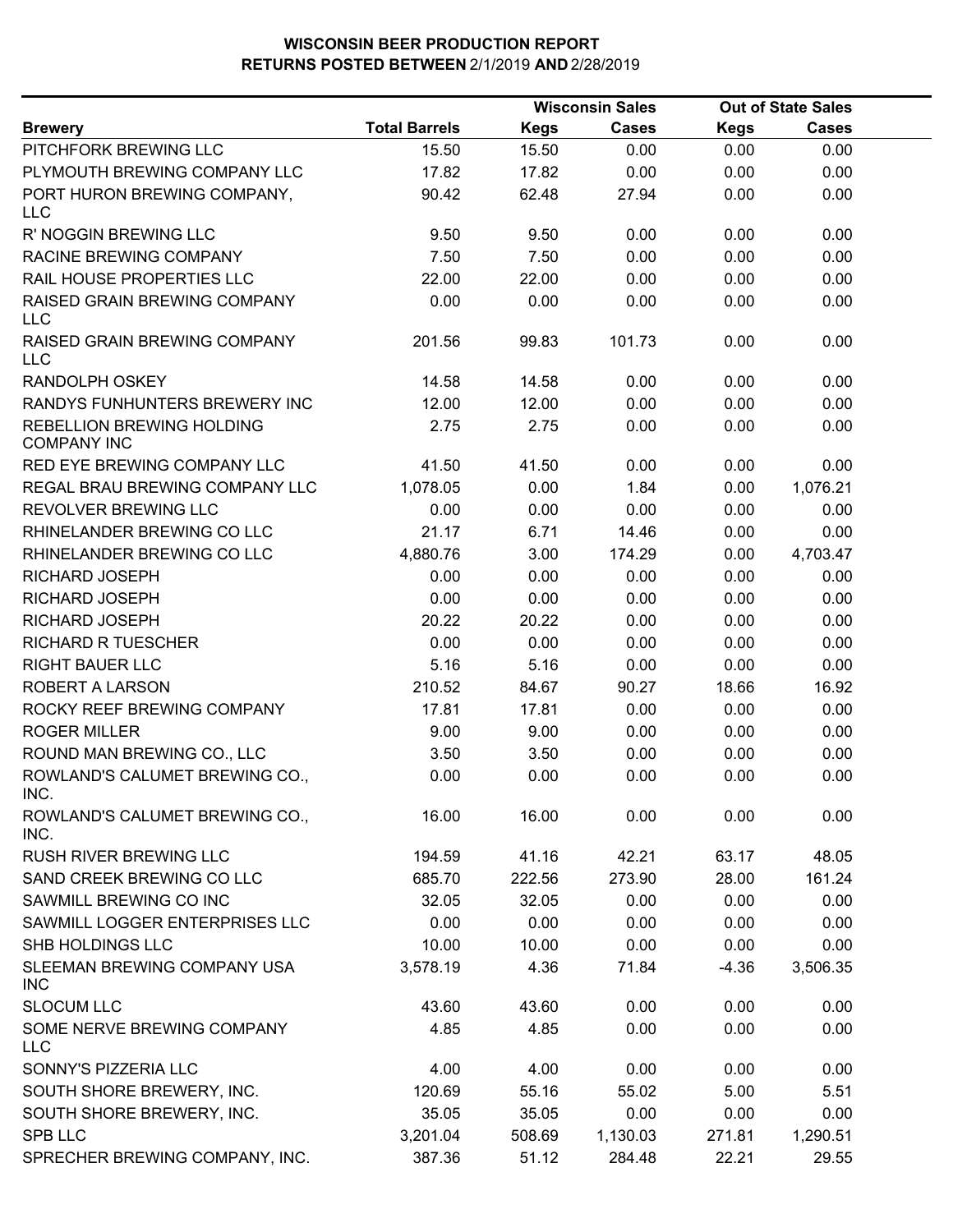|                                                        |                      |             | <b>Wisconsin Sales</b> |             | <b>Out of State Sales</b> |  |
|--------------------------------------------------------|----------------------|-------------|------------------------|-------------|---------------------------|--|
| <b>Brewery</b>                                         | <b>Total Barrels</b> | <b>Kegs</b> | Cases                  | <b>Kegs</b> | <b>Cases</b>              |  |
| STARBOARD BREWING COMPANY LLC                          | 7.00                 | 7.00        | 0.00                   | 0.00        | 0.00                      |  |
| STEELHEAD ALEWORKS LLC                                 | 0.00                 | 0.00        | 0.00                   | 0.00        | 0.00                      |  |
| <b>STEPHEN B ZINK</b>                                  | 4.00                 | 4.00        | 0.00                   | 0.00        | 0.00                      |  |
| STILLMANK BREWING COMPANY                              | 69.81                | 29.67       | 40.14                  | 0.00        | 0.00                      |  |
| STONE ARCH BREWPUB INC.                                | 122.18               | 122.18      | 0.00                   | 0.00        | 0.00                      |  |
| SWINGING BRIDGE BREWING<br><b>COMPANY</b>              | 12.90                | 11.40       | 1.50                   | 0.00        | 0.00                      |  |
| SWITCHGEAR BREWING COMPANY<br><b>LLC</b>               | 3.30                 | 3.30        | 0.00                   | 0.00        | 0.00                      |  |
| <b>TERRAPIN BEER COMPANY LLC</b>                       | 0.00                 | 0.00        | 0.00                   | 0.00        | 0.00                      |  |
| THE BRONX BREWERY, LLC                                 | 0.00                 | 0.00        | 0.00                   | 0.00        | 0.00                      |  |
| THE EAU CLAIRE BREWING PROJECT<br><b>LLC</b>           | 138.81               | 23.25       | 72.04                  | 0.50        | 43.02                     |  |
| THE EXPLORIUM BREWPUB LLC                              | 88.85                | 88.85       | 0.00                   | 0.00        | 0.00                      |  |
| THE GD 2, LLC                                          | 40.61                | 40.61       | 0.00                   | 0.00        | 0.00                      |  |
| THE GREAT DANE PUB AND BREWING<br>COMPANY, INC.        | 87.42                | 87.42       | 0.00                   | 0.00        | 0.00                      |  |
| THE LONE GIRL BREWING COMPANY -<br><b>WAUNAKEE LLC</b> | 37.50                | 37.50       | 0.00                   | 0.00        | 0.00                      |  |
| THE MCKENZIE RIVER CORPORATION                         | 0.00                 | 0.00        | 0.00                   | 0.00        | 0.00                      |  |
| THIRD SPACE BREWING LLC                                | 565.84               | 241.67      | 324.17                 | 0.00        | 0.00                      |  |
| THUMB KNUCKLE BREWING COMPANY                          | 0.00                 | 0.00        | 0.00                   | 0.00        | 0.00                      |  |
| TIMOTHY M NELSON                                       | 143.40               | 143.40      | 0.00                   | 0.00        | 0.00                      |  |
| TITLETOWN BREWING CO LLC                               | 337.70               | 243.17      | 94.53                  | 0.00        | 0.00                      |  |
| <b>TOM PORTER</b>                                      | 245.90               | 245.90      | 0.00                   | 0.00        | 0.00                      |  |
| <b>TOPPLING GOLIATH INC</b>                            | 455.03               | 0.00        | 0.00                   | 75.34       | 379.69                    |  |
| TRAP ROCK BREWING COMPANY INC                          | 10.00                | 10.00       | 0.00                   | 0.00        | 0.00                      |  |
| TRIBUTE BREWING COMPANY LLC                            | 32.71                | 20.08       | 12.63                  | 0.00        | 0.00                      |  |
| <b>TURTLE STACK BREWERY, LLC</b>                       | 28.33                | 28.33       | 0.00                   | 0.00        | 0.00                      |  |
| UNITED BRANDS COMPANY INC                              | 79.27                | 0.00        | 79.27                  | 0.00        | 0.00                      |  |
| UNIVERSAL SALES INC                                    | 1,888.17             | 8.00        | 10.58                  | 0.00        | 1,869.59                  |  |
| URBAN HARVEST BREWING COMPANY<br><b>LLC</b>            | 5.25                 | 5.25        | 0.00                   | 0.00        | 0.00                      |  |
| V3 BREWING COMPANY INC                                 | 0.00                 | 0.00        | 0.00                   | 0.00        | 0.00                      |  |
| <b>VENNTURE BREW COMPANY LLC</b>                       | 15.34                | 14.37       | 0.97                   | 0.00        | 0.00                      |  |
| <b>VIKING BREW PUB LLC</b>                             | 8.00                 | 8.00        | 0.00                   | 0.00        | 0.00                      |  |
| <b>VIKING BREWING</b>                                  | 1.29                 | 1.00        | 0.29                   | 0.00        | 0.00                      |  |
| VINTAGE II, INC.                                       | 171.30               | 171.30      | 0.00                   | 0.00        | 0.00                      |  |
| VINTAGE II, INC.                                       | 34.50                | 34.50       | 0.00                   | 0.00        | 0.00                      |  |
| <b>VINTAGE LLC</b>                                     | 0.00                 | 0.00        | 0.00                   | 0.00        | 0.00                      |  |
| WALNUT BREWERY, INC.                                   | 44.80                | 44.80       | 0.00                   | 0.00        | 0.00                      |  |
| WATER STREET BREWERY, INC.                             | 42.00                | 42.00       | 0.00                   | 0.00        | 0.00                      |  |
| WILLIAM K BUSCH BREWING<br><b>COMPANY LLC</b>          | 210.07               | 0.00        | 0.01                   | 23.33       | 186.73                    |  |
| <b>WILLIAM MOLL</b>                                    | 3.00                 | 3.00        | 0.00                   | 0.00        | 0.00                      |  |
| WINERY EXCHANGE, INC.                                  | 0.00                 | 0.00        | 0.00                   | 0.00        | 0.00                      |  |
| WISCONSIN BREWING COMPANY LLC                          | 88.00                | 0.00        | 84.66                  | 0.00        | 3.34                      |  |